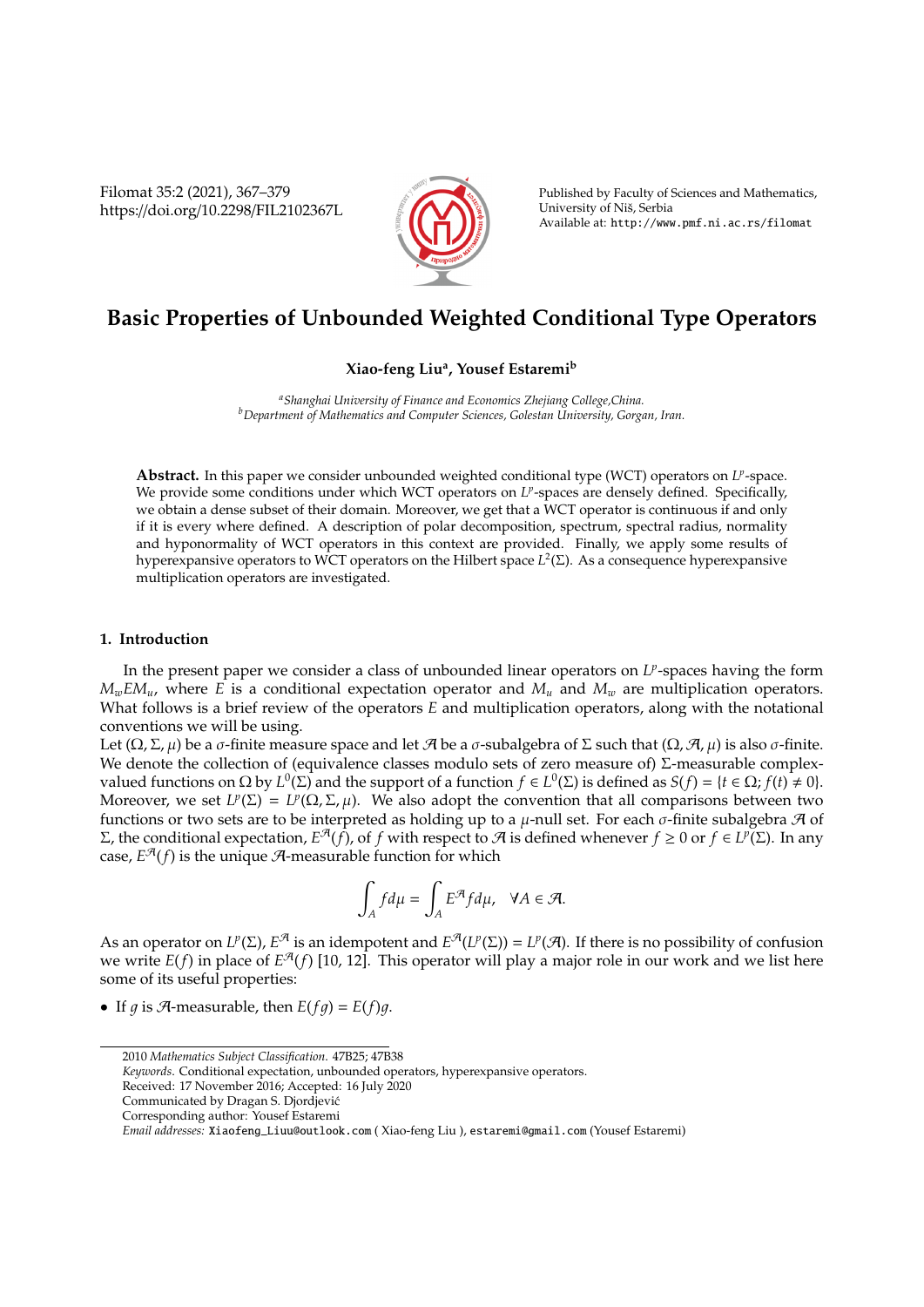- $|E(f)|^p \leq E(|f|^p)$ .
- If  $f \ge 0$ , then  $E(f) \ge 0$ ; if  $f > 0$ , then  $E(f) > 0$ .
- $|E(fg)| \leq E(|f|^p)|^{\frac{1}{p}}E(|g|^q)|^{\frac{1}{q}}$ , (Hölder inequality) for all  $f \in L^p(\Sigma)$  and  $g \in L^q(\Sigma)$ , in which  $\frac{1}{p} + \frac{1}{q} = 1$ .
- For each  $f \ge 0$ ,  $S(f) \subseteq S(E(f))$ .

Let  $u \in L^0(\Sigma)$ . The corresponding multiplication operator  $M_u$  on  $L^p(\Sigma)$  is defined by  $f \to uf$ . Our interest in operators of the form  $M_wEM_u$  stems from the fact that such products tend to appear often in the study of those operators related to conditional expectation. This observation was made in [1, 2, 5, 8, 9]. In this paper, first we investigate some properties of unbounded weighted conditional type operators on the space  $L^p(\Sigma)$  and then, we apply some results of hyperexpansive operators to WCT operators on the Hilbert space  $L^2(Σ)$ . As a consequence hyperexpansive multiplication operators are investigated.

## **2. Unbounded weighted conditional type operators**

Let *X* stand for a Banach space and  $\mathcal{B}(X)$  for the Banach algebra of all linear operators on *X*. By an operator in *X* we understand a linear mapping  $T : \mathcal{D}(T) \subseteq X \to X$  defined on a linear subspace  $\mathcal{D}(T)$  of *X* which is called the domain of *T*. The linear map *T* is called densely defined if  $\mathcal{D}(T)$  is dense in *X* and it is called closed if its graph  $G(T)$  is closed in *X* × *X*, where  $G(T) = \{(f, Tf) : f \in \mathcal{D}(T)\}$ . We studied bounded weighted conditional type operators on L<sup>p</sup>-spaces in [4]. Also we investigated unbounded weighted conditional type operators of the form *EM<sup>u</sup>* on the Hilbert space *L* 2 (Σ) in [3]. Here we consider unbounded weighted conditional type operators of the form of *MwEM<sup>u</sup>* on *L p* (Ω,Σ, µ), in which (Ω,Σ, µ) is a σ-finite measure space. Let *f* be a positive Σ-measurable function on Ω. Define the measure  $\mu_f : \Sigma \to [0, \infty]$  by

$$
\mu_f(E)=\int_E fd\mu,\quad E\in\Sigma.
$$

It is clear that the measure µ*<sup>f</sup>* is also σ-finite, since µ is σ-finite. From now on we assume that *u* and *w* are conditionable (i.e.,  $E(u)$  and  $E(w)$  are defined). Operators of the form of  $M_w E M_u(f) = w E(u.f)$  acting in  $L^p(\mu)$  with  $\mathcal{D}(M_wEM_u) = \{f \in L^p(\mu) : u.f \in \mathcal{D}(E), \quad wE(u.f) \in L^p(\mu)\}\$  are called weighted conditional type operators (or briefly WCT operators). In the first proposition we provide a condition under which the WCT operator *MwEM<sup>u</sup>* is densely defined on *L p* -spaces.

**Theorem 2.1.** Let  $1 \le p, q < \infty$  such that  $\frac{1}{p} + \frac{1}{q} = 1$  and  $E(|w|^p)^{\frac{1}{p}} E(|u|^q)^{\frac{1}{q}} < \infty$  a.e. Then the linear transformation  $M_wEM_u$  *is densely defined on L<sup>p</sup>*( $\Omega$ ,  $\Sigma$ ,  $\mu$ ).

*Proof.* For each  $n \in \mathbb{N}$ , define

$$
A_n = \{t \in \Omega : n - 1 \le E(|w|^p)(t)E(|u|^q)^{\frac{p}{q}}(t) < n\}.
$$

It is clear that each  $A_n$  is an  $\mathcal A$ -measurable set and  $\Omega$  is expressible as the disjoint union of  $\{A_n\}_{n=1}^\infty$  $\frac{\infty}{n=1}$  $\Omega = \bigcup_{n=1}^{\infty}$  $\sum_{n=1}^{\infty} A_n$ .

Let  $f \in L^p(\Sigma)$  and  $\epsilon > 0$ . Then, there exists  $N > 0$  such that

$$
\int_{\cup_{n=N}^{\infty}A_n}|f|^pd\mu=\sum_{n=N}^{\infty}\int_{A_n}|f|^pd\mu<\epsilon.
$$

Define the sets

$$
B_N=\cup_{n=N}^\infty A_n,\qquad C_N=\cup_{n=1}^{N-1} A_n.
$$

Then,  $\int_{B_N} |f|^p d\mu < \epsilon$  and  $C_N = \{t \in \Omega : E(|w|^p)(t)E(|u|^q)^{\frac{p}{q}}(t) < N-1\}$ . Next, we define  $g = f \cdot \chi_{C_N}$ . Clearly  $g \in L^p(\Sigma)$  and  $E(g) = E(f) \cdot \chi_{C_N}$ . Now, we show that  $g \in \mathcal{D} = \mathcal{D}(M_wEM_u)$ . By an straightforward calculations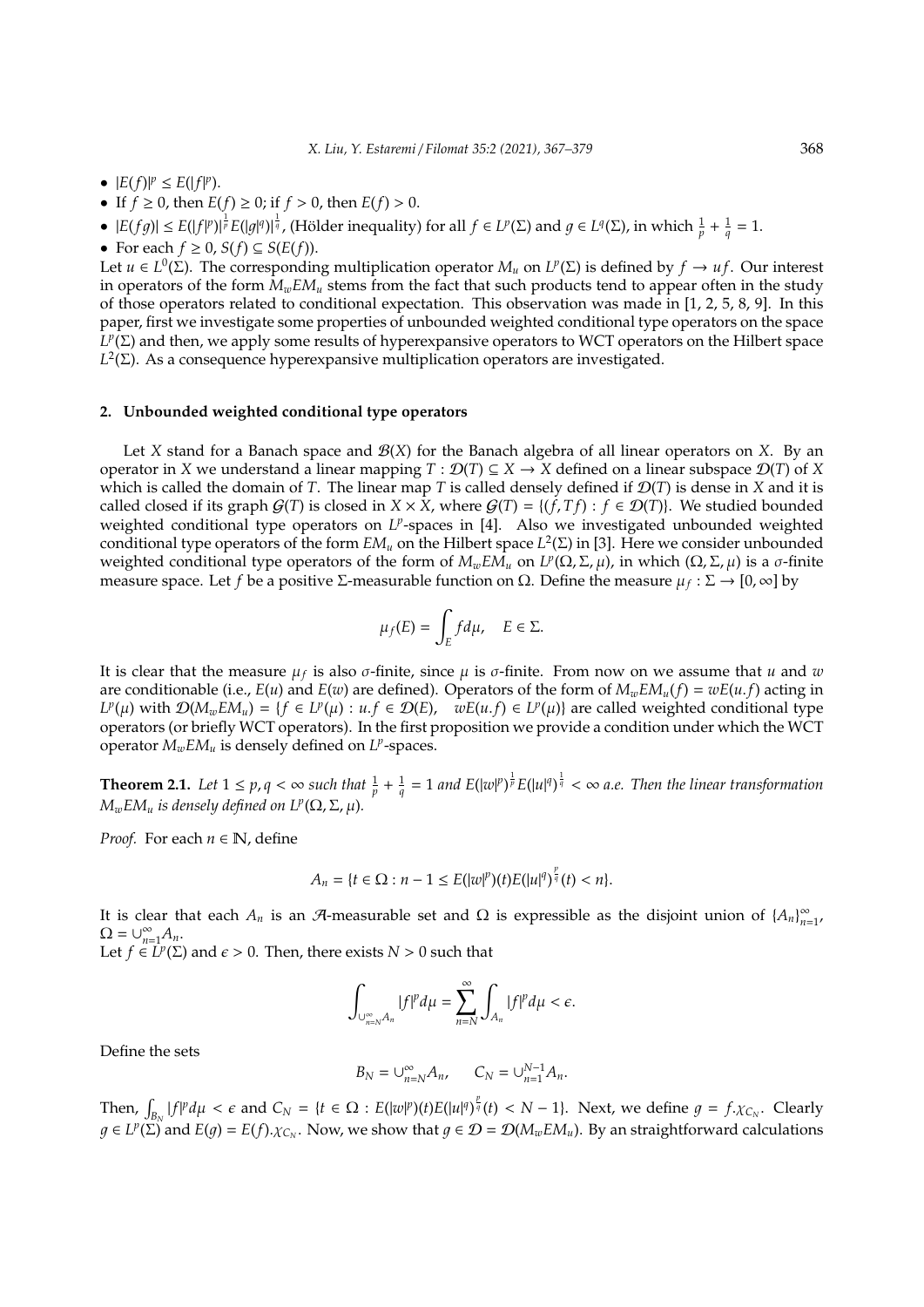we have

$$
\begin{aligned}\n\int_{\Omega} |wE(ug)|^p d\mu &= \int_{\Omega} |wE(uf)\chi_{C_N}|^p d\mu \\
&= \int_{C_N} E(|w|^p) |E(uf)|^p d\mu \\
&\leq \int_{C_N} E(|w|^p) E(|u|^q)^{\frac{p}{q}} |f|^p d\mu \\
&\leq (N-1) \int_{C_N} |f|^p d\mu < \infty.\n\end{aligned}
$$

Thus,  $wE(uf) \in L^p(\Sigma)$ . Now, we show that  $||g - f||_p < \epsilon$ :

$$
\begin{aligned} \|\boldsymbol{g} - \boldsymbol{f}\|_p^p &= \int_X |\boldsymbol{g} - \boldsymbol{f}|^p d\mu \\ &= \int_{C_N} |\boldsymbol{g} - \boldsymbol{f}|^p d\mu < \epsilon. \end{aligned}
$$

Therefore  $D$  is dense in  $L^p(\Sigma)$ .

Here we obtain a dense subset of  $L^p(\mu)$  that we need it to proof our next results.

**Lemma 2.2.** Let  $1 < p, q < \infty$  such that  $\frac{1}{p} + \frac{1}{q} = 1$ ,  $J = 1 + E(|w|^p)E(|u|^q)^{\frac{p}{q}}$ ,  $E(|w|^p)^{\frac{1}{p}}E(|u|^q)^{\frac{1}{q}} < \infty$  a.e,  $\mu$ , and  $dv = Jd\mu$ *. Then we get that*  $S(J) = \Omega$  *and*  $(h)$   $L^p(v) \subseteq \mathcal{D}(M_w E M_u)$ ,  $(iii) \overline{L^p(v)}^{\|.\|_\mu} = \overline{\mathcal{D}(M_wEM_u)}^{\|.\|_\mu} = L^p(\mu).$ 

*Proof.* Let  $f \in L^p(\nu)$ . Then

$$
\|f\|^p d\mu \le \|f\|_{\nu}^p < \infty,
$$

and so  $f \in L^p(\mu)$ . Also, by conditional-type Hölder-inequality we have

$$
\begin{aligned} ||M_w E M_u(f)||^p d\mu &\leq \int_{\Omega} E(|w|^p) E(|u|^q)^{\frac{p}{q}} E(|f|^p) d\mu \\ &= \int_{\Omega} E(|w|^p) E(|u|^q)^{\frac{p}{q}} |f|^p d\mu \\ &\leq ||f||_V^p < \infty. \end{aligned}
$$

This implies that  $f \in \mathcal{D}(M_wEM_u)$ . Now we prove that  $L^p(v)$  is dense in  $L^p(\mu)$ . By Riesz representation theorem we have

$$
(L^p(\nu))^{\perp} = \{ g \in L^q(\mu) : \int_{\Omega} f.g d\mu = 0, \quad \forall f \in L^p(\nu) \}.
$$

Suppose that  $g \in (L^p(v))^{\perp}$ . For  $A \in \Sigma$  we set  $A_n = \{t \in A : J(t) \le n\}$ . It is clear that  $A_n \subseteq A_{n+1}$  and  $\Omega = \bigcup_{n=1}^{\infty} A_n$ . Also, Ω is *σ*-finite, hence  $Ω = ∪_{n=1}^{\infty} Ω_n$  with  $μ(Ω_n) < ∞$ . If we set  $B_n = A_n ∩ Ω_n$ , then  $B_n$  *A A* and so  $1/g.\chi_{B_n} \nearrow g.\chi_A$  a.e.  $\mu$ . Since  $\nu(B_n) \leq (n+1)\mu(B_n) < \infty$ , we have  $\chi_{B_n} \in L^p(\nu)$  and then by our assumptions we have  $\int_{B_n} f d\mu = 0$ . Therefore by Fatou's lemma we get that  $\int_A g d\mu = 0$ . Consequently, for all  $A \in \Sigma$  we have  $\int_A g d\mu = 0$ . This means that  $g = 0$  a.e.  $\mu$  and so  $L^p(\nu)$  is dense in  $L^p(\mu)$ .

By the Lemma 2.2 we get that  $L^p(v)$  is a core of  $M_wEM_u$ . Here we give a condition that we will use it in the next theorem.

(★) If (Ω,  $\mathcal{A}, \mu$ ) is a *σ*-finite measure space and *J* − 1 = ( $E(|u|^q)$ )<sup>*n*</sup><sub>*g*</sub>  $E(|w|^p) < \infty$  a.e. *µ*, then there exists a  $\text{sequence } \{A_n\}_{n=1}^{\infty}$  $\sum_{n=1}^{\infty}$  ⊆ A such that  $\mu(A_n) < \infty$  and  $J-1 < n$  a.e.  $\mu$  on  $A_n$  for every  $n \in \mathbb{N}$  and  $A_n \nearrow \Omega$  as  $n \to \infty$ .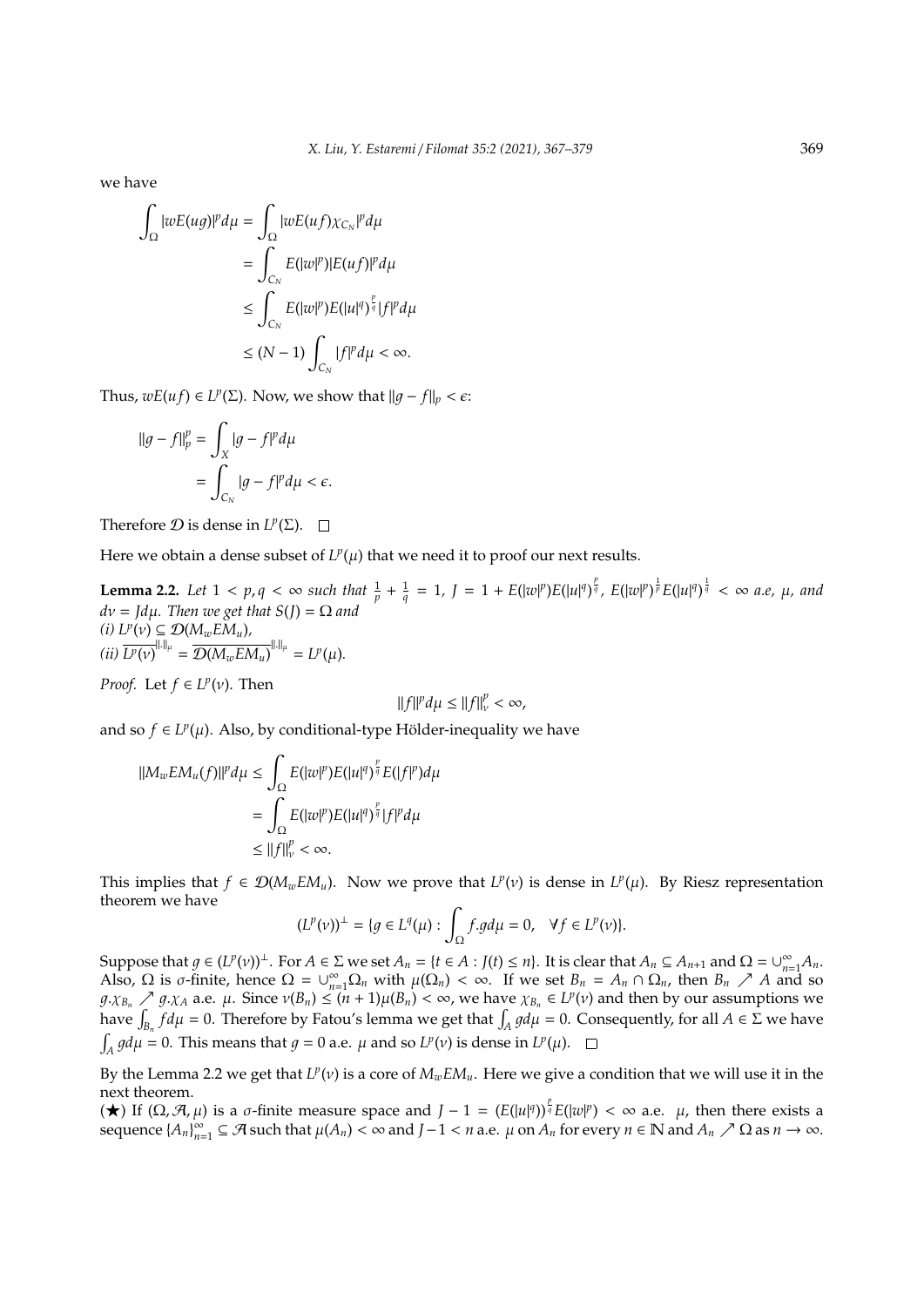**Theorem 2.3.** If  $u, w: \Omega \to \mathbb{C}$  are  $\Sigma$ -measurable and  $1 < p, q < \infty$  such that  $\frac{1}{p} + \frac{1}{q} = 1$ , then the following are *equivalent:*

*(i)*  $M_wEM_u$  *is densely defined on*  $L^p(\Sigma)$ *,* 

(*ii*) 
$$
J - 1 = E(|w|^p)(E(|u|^q))^{\frac{p}{q}} < \infty
$$
 a.e.,  $\mu$ .

*(iii)*  $\mu_{I-1}$   $|_{\mathcal{A}}$  *is* σ-finite.

*Proof.* (*i*)  $\rightarrow$  (*ii*) Let  $E = \{E(|w|^p)(E(|u|^q))^{\frac{p}{q}} = \infty\}$ . Clearly, we have  $f|_E = 0$  a.e.,  $\mu$  for every  $f \in L^p(\nu)$ . This implies that *f*.*J*  $|_E = 0$  a.e. So we have  $J_x A \cap E = 0$  a.e.,  $\mu$  for all  $A \in \Sigma$ , with  $\mu(A) < \infty$ . By  $\sigma$ -finiteness of  $\mu$ , we have *J*. $χ$ *E* = 0 a.e., *μ*. Since *S*(*J*) =  $Ω$ , we get that  $μ$ (*E*) = 0.  $(ii) \rightarrow (i)$  Evident.

 $(ii) \rightarrow (iii)$  Let  $\{A_n\}_{n=1}^{\infty}$  $\sum_{n=1}^{\infty}$  be in ( $\bigstar$ ). We have

$$
\mu_{J-1} |_{\mathcal{A}} (A_n) = \int_{A_n} E(|w|^p) (E(|u|^q))^{\frac{p}{q}} d\mu \leq n\mu(A_n) < \infty, \quad n \in \mathbb{N}.
$$

This yields (iii).

 $(iii) \rightarrow (i)$  Let  $\{A_n\}_{n=1}^{\infty}$  $P_{n=1}^{\infty}$  ⊆ A such that  $A_n \nearrow \Omega$  as  $n \to \infty$  and  $\mu_{J-1} |_{\mathcal{A}} (A_n) < \infty$ , for every  $k \in \mathbb{N}$ . It follows from the definition of  $\mu_{J-1}$  that  $J-1 = E(|w|^p)(E(|u|^q))^{\frac{p}{q}} < \infty$  a.e.,  $\mu$  on  $\Omega$ . Applying Theorem 2.1, we get  $(i). \square$ 

Let *X*, *Y* be Banach spaces and  $T : X \to Y$  be a linear operator. If *T* is densely defined, then there is a unique maximal operator  $T^*$  from  $\mathcal{D}(T^*) \subset Y^*$  into  $X^*$  such that

$$
y^*(Tx) = \langle Tx, y^* \rangle = \langle x, T^*y^* \rangle = T^*y^*(x), \quad x \in \mathcal{D}(T), \quad y^* \in \mathcal{D}(T^*).
$$

*T* ∗ is called the adjoint of *T*.

Riesz representation theorem for *L<sup>p</sup>*-spaces states that  $\langle f, F \rangle = F(f) = \int_{\Omega} f \overline{F} d\mu$ , when  $f \in L^p(\Sigma)$ ,  $F \in L^q(\Sigma)$  $(L^p(\Sigma))^*$  and  $\frac{1}{p} + \frac{1}{q} = 1$ . By Theorem 2.3 easily we get that the operator  $M_wEM_u$  is densely defined if and only if the operator  $M_{\bar{u}}EM_{\bar{w}}$  is densely defined. In the next proposition we obtain the adjoint of the WCT operator  $M_wEM_u$  on the Banach space  $L^p(\Sigma)$ .

**Proposition 2.4.** If the linear transformation  $T = M_w E M_u$  is densely defined on  $L^p(\Sigma)$ , then  $M_{\bar{u}} E M_{\bar{w}}$  is a densely *defined operators on*  $L^q(\Sigma)$  *and*  $T^* = M_{\bar{u}}EM_{\bar{w}}$ *, where*  $\frac{1}{p} + \frac{1}{q} = 1$ *.* 

*Proof.* Let  $f \in \mathcal{D}(T)$  and  $g \in \mathcal{D}(T^*)$ . Then we have

$$
\langle Tf, g \rangle = \int_{\Omega} wE(uf) \bar{g} d\mu
$$

$$
= \int_{\Omega} fuE(w\bar{g}) d\mu
$$

$$
= \langle f, M_{\bar{u}} E M_{\bar{w}} g \rangle.
$$

Therefore  $T^* = M_{\bar{u}} E M_{\bar{w}}$ .

In the next proposition we prove that every densely defined WCT operator is closed.

**Proposition 2.5.** If  $(E(|u|^q))^{\frac{p}{q}}E(|w|^p)<\infty$  a.e.,  $\mu$ , then the linear transformation  $M_wEM_u:\mathcal{D}(M_wEM_u)\to L^p(\Sigma)$  is *closed.*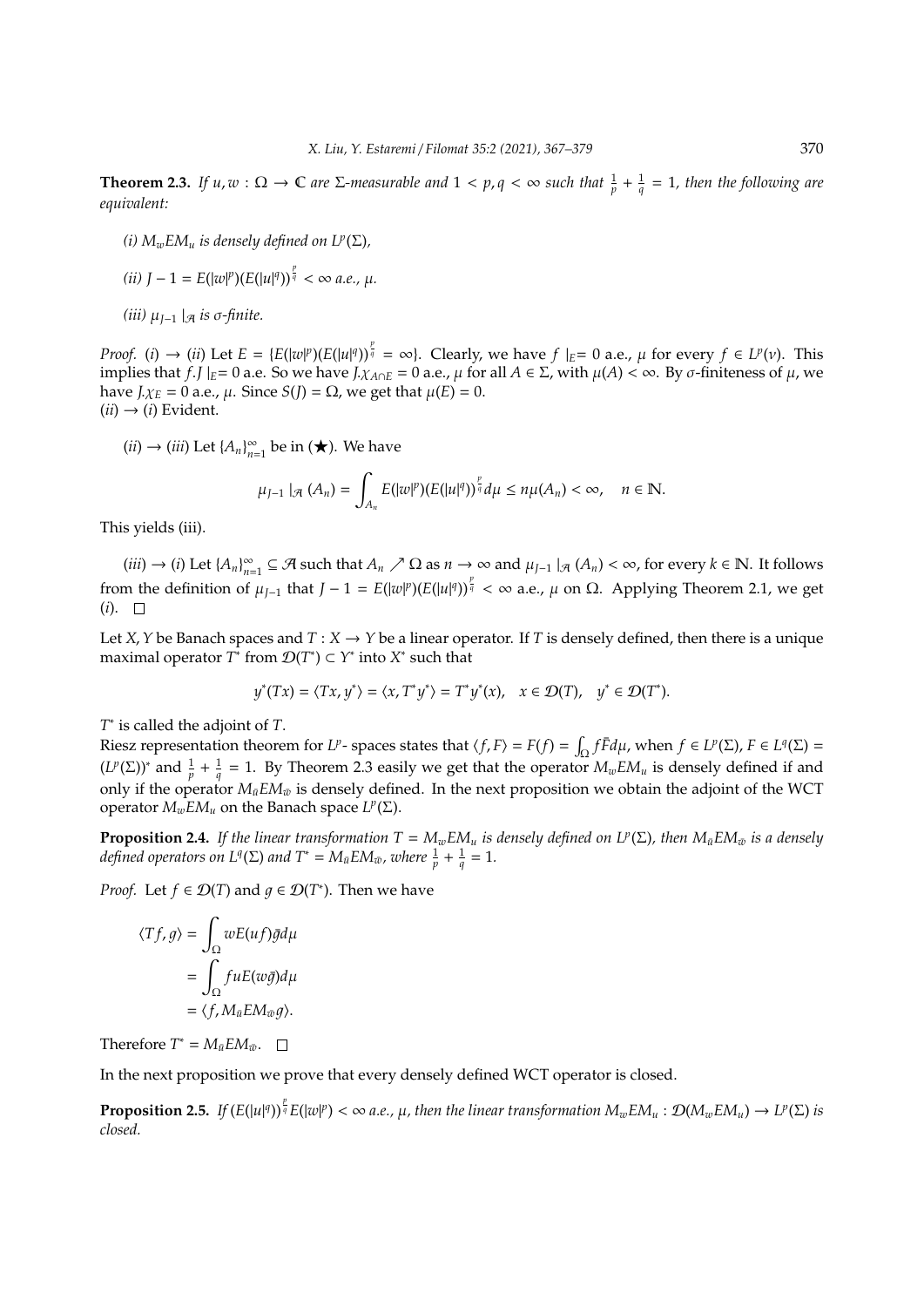*Proof.* Assume that  $f_n \in \mathcal{D}(M_wEM_u)$ ,  $f_n \to f$ ,  $wE(u f_n) \to q$ , and let  $h \in \mathcal{D}(M_{\bar{u}}EM_{\bar{w}})$ . Then

$$
\langle f, M_{\bar{u}}EM_{\bar{w}}h \rangle = \lim_{n \to \infty} \langle f_n, M_{\bar{u}}EM_{\bar{w}}h \rangle
$$
  
= 
$$
\lim_{n \to \infty} \langle wE(u f_n), h \rangle = \langle g, h \rangle.
$$

This calculation ( which uses the continuity of the inner product and the fact that  $f_n \in \mathcal{D}(M_wEM_u)$ ) shows that  $f \in \mathcal{D}(M_wEM_u)$  and  $wE(u f) = q$ , as required.  $\square$ 

In the next theorem we provide an equivalent condition to continuity of WCT operator  $M_wEM_u$ .

**Theorem 2.6.** If  $(E(|u|^q))^{\frac{p}{q}}E(|w|^p)<\infty$  a.e.,  $\mu$ , then the WCT operator  $M_wEM_u:\mathcal{D}(M_wEM_u)\to L^p(\Sigma)$  is continuous *if and only if it is every where defined i.e.,*  $\mathcal{D}(M_wEM_u) = L^p(\Sigma)$ *.* 

*Proof.* Let  $M_wEM_u$  be continuous. By Lemma 2.2 it is closed. Hence easily we get that  $\mathcal{D}(M_wEM_u)$  is closed and so  $\mathcal{D}(M_wEM_u) = L^p(\Sigma)$ . The converse is easy by closed graph theorem.

We denote the range of the operator *T* as  $\mathcal{R}(T)$  i.e.,  $\mathcal{R}(T) = \{T(x) : x \in \mathcal{D}(T)\}.$ 

**Proposition 2.7.** If  $E(|u|^2)E(|w|^2) < \infty$  a.e.,  $\mu$  and  $M_wEM_u$  :  $\mathcal{D}(M_wEM_u) \subset L^2(\Sigma) \to L^2(\Sigma)$ , then  $\mathcal{R}(M_wEM_u)$  is *closed if and only if*  $\mathcal{R}(M_{\bar{u}}EM_{\bar{w}})$  *is closed.* 

*Proof.* Let  $P_1: L^2(\Sigma) \times L^2(\Sigma) \to \mathcal{G}(M_wEM_u)$  be a projection and  $P_2: L^2(\Sigma) \times L^2(\Sigma) \to \{0\} \times L^2(\Sigma)$  be the canonical projection. It is clear that  $\mathcal{R}(M_wEM_u) \cong \mathcal{R}(P_2P_1)$ . Also,  $\mathcal{R}(M_{\bar{u}}EM_{\bar{w}}) \cong \mathcal{R}((I - P_2)(I - P_1))$ . Since  $P_1$ and  $P_2$  are orthogonal projections, then  $\mathcal{R}(P_2P_1)$  is closed if and only if  $\mathcal{R}((I - P_2)(I - P_1))$ . Thus we obtain the desired result.  $\square$ 

It is well-known that for a densely defined closed operator *T* from  $H_1$  into  $H_2$ , there exists a partial isometry *U*<sub>*T*</sub> with initial space  $N(T)^{\perp} = \overline{\mathcal{R}(T^*)} = \overline{\mathcal{R}(|T|)}$  and final space  $N(T^*)^{\perp} = \overline{\mathcal{R}(T)}$  such that

$$
T=U_T|T|.
$$

Now we are going to find the polar decomposition of WCT operator  $M_wEM_u$  on the Hilbert space  $L^2(\Sigma)$ .

**Theorem 2.8.** Let  $M_wEM_u$  be densely defined on  $L^2(\Sigma)$  and  $M_wEM_u = U|M_wEM_u|$  be its polar decomposition. Then

(i) 
$$
|M_wEM_u| = M_{u'}EM_u
$$
, where  $u' = (\frac{E(|w|^2)}{E(|u|^2)})^{\frac{1}{2}}$ . $\chi_S$ . $\bar{u}$  and  $S = S(E(|u|^2))$ ,

 $(iii) U = M_{w'}EM_u$ , where  $w' : \Omega \to \mathbb{C}$  *is an a.e.*  $\mu$  *well-defined*  $\Sigma$ -measurable function such that

$$
w' = \frac{w}{(E(|w|^2)E(|u|^2))^{\frac{1}{2}}} \cdot X \text{snc}
$$

*in which*  $G = S(E(|w|^2))$ *.* 

*Proof.* (i). For every  $f \in \mathcal{D}(M_{\mathcal{U}}/EM_{\mathcal{U}})$ , we have

$$
||M_{u'}EM_u(f)(f)||^2 = |||M_wEM_u|(f)||^2.
$$

Also, by Lemma 2.2 we conclude that  $\mathcal{D}(M_{u'}EM_u) = \mathcal{D}(M_{w}EM_u)$  and it is easily seen that  $M_{u'}EM_u$  is a positive operator. These observations imply that  $|M_w E M_u| = M_{u'} E M_u$ . (ii). For *f* ∈ *L*<sup>2</sup>(Σ) we have

$$
\int_{\Omega} |w'E(uf)|^2 d\mu = \int_{\Omega} \frac{\chi_{S \cap G}}{E(|w|^2)E(|u|^2)} |wE(uf)|^2 d\mu,
$$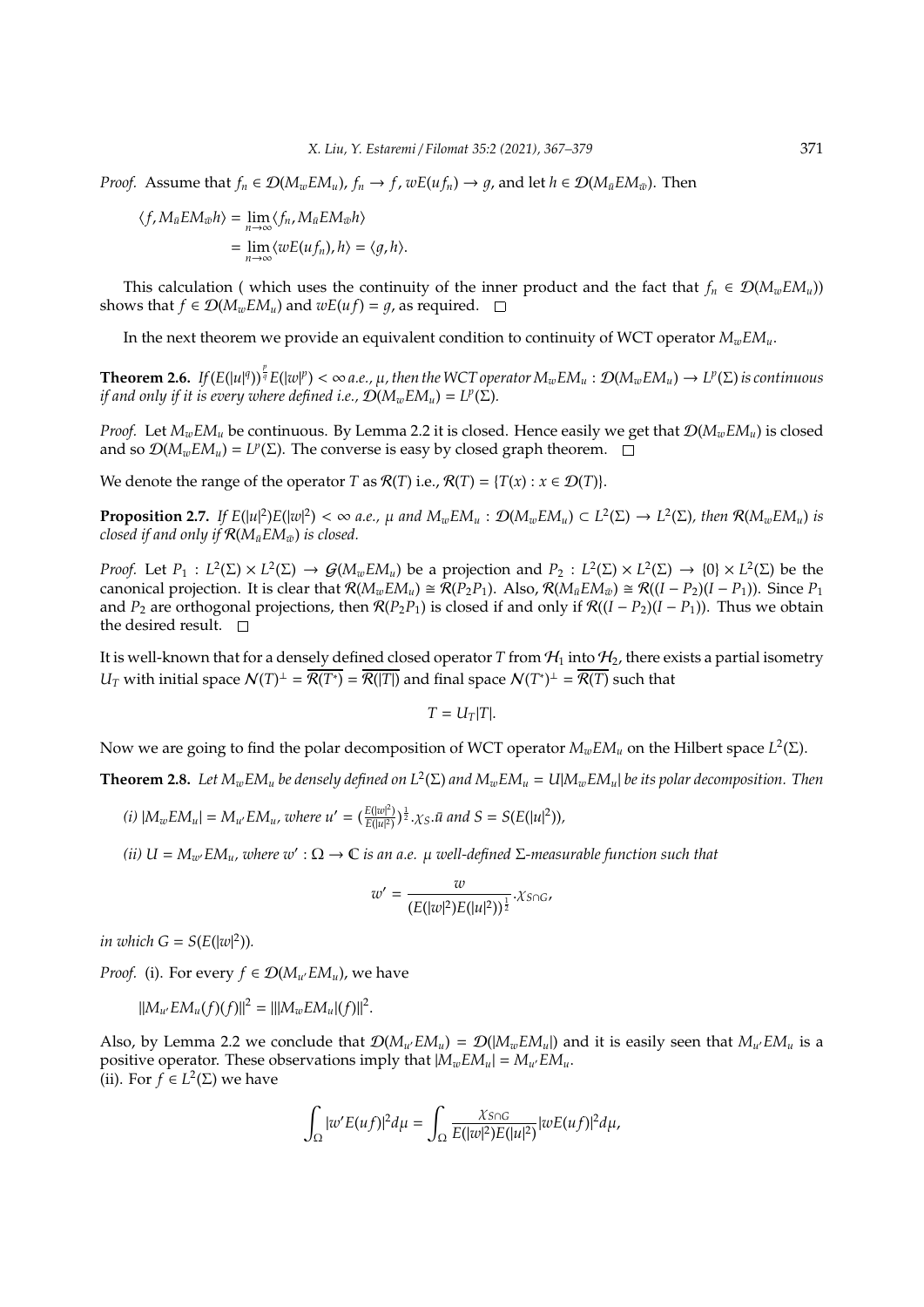which implies that the operator  $M_{w}E M_{u}$  is well-defined and  $\mathcal{N}(M_{w}E M_{u}) = \mathcal{N}(M_{w}E M_{u})$ . Also, for  $f \in$  $\mathcal{D}(M_wEM_u) \ominus \mathcal{N}(M_wEM_u)$  we have

$$
U(|M_wEM_u|(f))=wE(uf).\chi_{S\cap G}=wE(uf).
$$

Thus  $||U(f)|| = ||f||$  for all  $f \in \mathcal{R}(|M_wEM_u|)$  and since *U* is a contraction, then it holds for all  $f \in \mathcal{N}(M_wEM_u)^{\perp}$  $\overline{\mathcal{R}(|M_{w}EM_{u}|)}$ .  $\Box$ 

Here we remind that: if  $T : \mathcal{D}(T) \subset X \to X$  is a closed linear operator on the Banach space X, then a complex number  $\lambda$  belongs to the resolvent set  $\rho(T)$  of *T*, if the operator  $\lambda I - T$  has a bounded everywhere on *X* defined inverse  $(\lambda I - T)^{-1}$ , called the resolvent of *T* at  $\lambda$  and denoted by  $R_\lambda(T)$ . The set  $\sigma(T) := \mathbb{C} \setminus \rho(T)$  is called the spectrum of the operator *T*.

It is known that, if *a*, *b* are elements of a unital algebra *A*, then 1 − *ab* is invertible if and only if 1 − *ba* is invertible. A consequence of this equivalence is that  $\sigma(ab) \setminus \{0\} = \sigma(ba) \setminus \{0\}$ . Now, in the next theorem we compute the spectrum of WCT operator *MwEM<sup>u</sup>* as a densely defined operator on *L* 2 (Σ).

**Proposition 2.9.** *Let*  $M_wEM_u$  *be densely defined and*  $\mathcal{A} \subsetneq \Sigma$ *. Then* 

 $(i)$  essrange( $E(uw)$ )  $\{0\} \subseteq \sigma(M_wEM_u)$ .

(*ii*) If  $L^2(\mathcal{A}) \subseteq \mathcal{D}(EM_{uw})$ , then  $\sigma(M_wEM_u) \setminus \{0\} \subseteq \text{essrange}(E(uw)) \setminus \{0\}.$ 

*Proof.* Since  $\sigma(M_wEM_u) \setminus \{0\} = \sigma(EM_uM_w) \setminus \{0\} = \sigma(EM_{uw}) \setminus \{0\}$ , then by Theorem 2.8 of [3] we get the proof.  $\square$ 

By a similar method that we used in the proof of Theorem 2.8 of [3] we have the same assertion for the spectrum of the densely defined operator  $EM_u$  on the space  $L^p(\Sigma)$ , i.e.,

(i) essrange(E(u))∪{0} ⊆ σ(*EMu*).

(ii) If  $L^p(\mathcal{A}) \subseteq \mathcal{D}(EM_u)$ , then  $\sigma(EM_u) \subseteq \text{essrange}(E(u)) \cup \{0\}.$ By these observations we have the next remark.

**Remark 2.10.** *Let*  $M_wEM_u$  *be densely defined operator on*  $L^p(\Sigma)$  *and*  $\mathcal{A} \subsetneq \Sigma$ *. Then* 

 $(i)$  essrange( $E(uw)$ )  $\{0\} \subseteq \sigma(M_wEM_u)$ .

*(ii) If*  $L^p(\mathcal{A}) \subseteq \mathcal{D}(EM_{uw})$ *, then*  $\sigma(M_wEM_u) \setminus \{0\} \subseteq \text{essrange}(E(uw)) \setminus \{0\}$ *.* 

As we know the spectral radius of a densely defined operator *T* is denoted by *r*(*T*) and is defined as:  $r(T) = \sup_{\lambda \in \sigma(T)} |\lambda|$ . Hence we have the next corollary.

 $\text{Corollary 2.11.}$  *If the WCT operator*  $M_wEM_u$  *is densely defined on*  $L^p(\Sigma)$  and  $L^p(\mathcal{A}) \subseteq \mathcal{D}(EM_{uw})$ *, then*  $\sigma(M_wEM_u)\setminus\mathcal{D}(EM_u)$  $\{0\}$  = essrange(E(uw)) \ $\{0\}$  *and r*( $M_wEM_u$ ) = || $E(uw)$ ||<sub>∞</sub>.

A densely defined operator *T* on the Hilbert space *H* is said to be *hyponormal* if  $\mathcal{D}(T) \subseteq \mathcal{D}(T^*)$  and  $||T^*(f)|| \le ||T(f)||$ , for all  $f \in \mathcal{D}(T)$ . Also, it is to be *normal* if T is closed and  $T^*T = TT^*$ . For the WCT operator  $T = M_w E M_u$  on  $L^2(\Sigma)$  we have  $T^* = M_{\bar{u}} E M_{\bar{w}}$  and we recall that *T* is densely defined if and only if  $T^*$  is densely defined. If *T* is densely defined, then by the Lemma 2.2 we get that  $L^2(v) \subseteq \mathcal{D}(T)$ ,  $L^2(v) \subseteq \mathcal{D}(T^*)$  and

$$
\overline{L^2(\nu)}^{\|.\|_\mu} = \overline{\mathcal{D}(T)}^{\|.\|_\mu} = \overline{\mathcal{D}(T^*)}^{\|.\|_\mu} = L^2(\mu),
$$

in which  $dv = Jd\mu$  and  $J = 1 + E(|w|^2)E(|u|^2)$ . Also, we have  $T^*T = M_{E(|w|^2)\bar{u}}EM_u$  and  $TT^* = M_{E(|u|^2)w}EM_{\bar{w}}$ . Similarly, we have  $L^2(v') \subseteq \mathcal{D}(T^*T)$ ,  $L^2(v') \subseteq \mathcal{D}(TT^*)$  and

$$
\overline{L^2(\nu')}^{\|.\|_\mu} = \overline{\mathcal{D}(T^*T)}^{\|.\|_\mu} = \overline{\mathcal{D}(TT^*)}^{\|.\|_\mu} = L^2(\mu),
$$

in which  $dv' = J'd\mu$  and  $J' = 1 + (E(|w|^2))^2(E(|u|^2))^2$ . By these observations we have next assertions.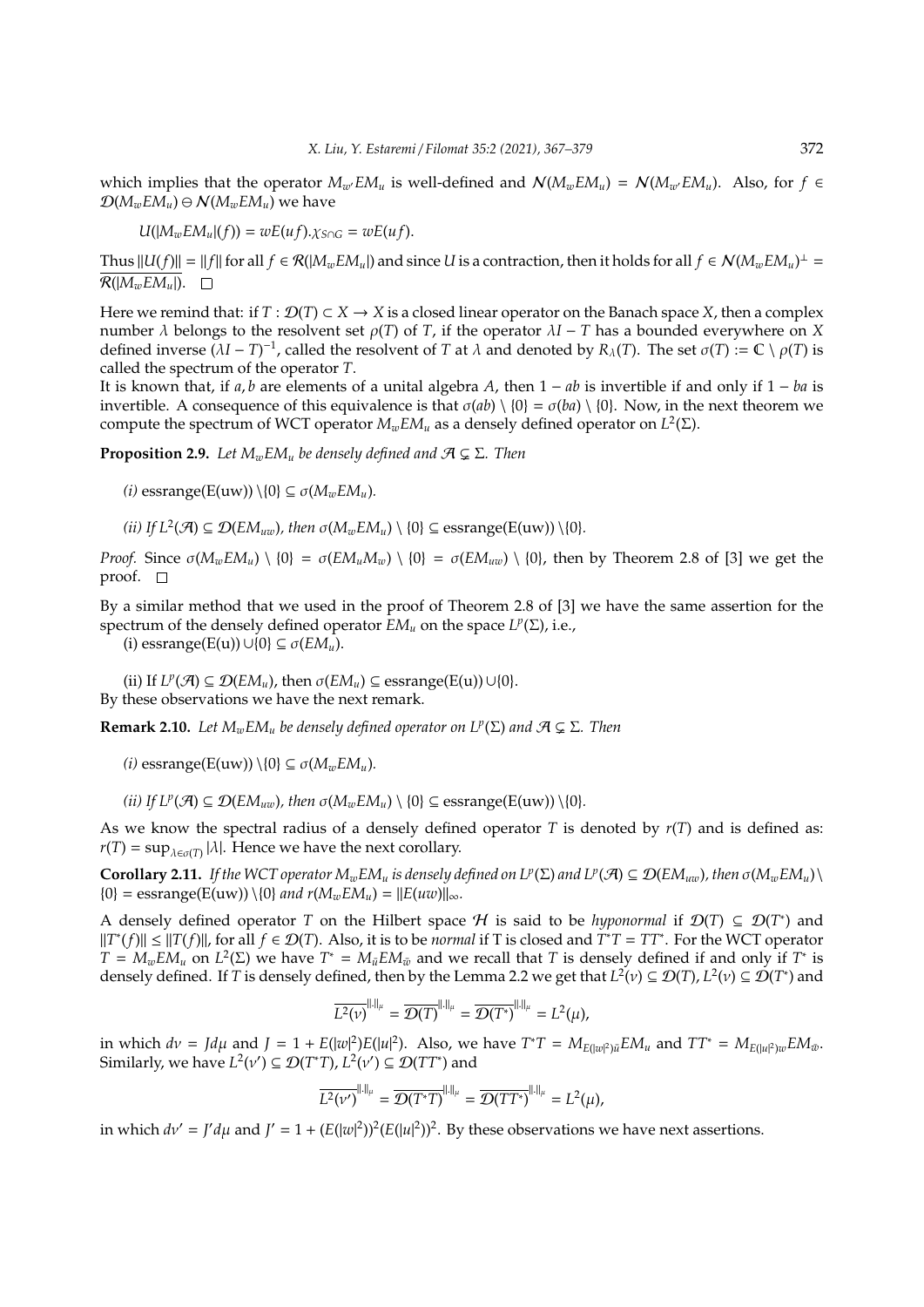**Proposition 2.12.** *Let WCT operator MwEM<sup>u</sup> be densely defined on L*<sup>2</sup> (Σ)*. Then we have the followings:* (*i*) If  $u(E(|w|^2))^{\frac{1}{2}} = \bar{w}(E(|u|^2))^{\frac{1}{2}}$  with respect to the measure  $\mu$ , then  $T = M_wEM_u$  is normal.

(*ii*) If  $T = M_w E M_u$  *is normal, then*  $E(|w|^2)|E(u)|^2 = E(|u|^2)|E(w)|^2$  *with respect to the measure*  $\mu$ *.* 

*Proof.* (i) Direct computations show that

$$
T^*T - TT^* = M_{\bar{u}E(|w|^2)}EM_u - M_{wE(|u|^2)}EM_{\bar{w}},
$$

on  $L^2(v')$ . Hence for every  $f \in L^2(v')$ ,

$$
\langle T^*T - TT^*(f), f \rangle = \int_X E(|w|^2) E(uf) u \overline{f} - E(|u|^2) E(\overline{w}f) w \overline{f} d\mu
$$
  
= 
$$
\int_X |E(u(E(|w|^2))^{\frac{1}{2}} f)|^2 - |E((E(|u|^2))^{\frac{1}{2}} \overline{w}f)|^2 d\mu.
$$

This implies that if

$$
(E(|u|^2))^{\frac{1}{2}}\bar{w}=u(E(|w|^2))^{\frac{1}{2}},
$$

then  $\langle T^*T - TT^*(f), f \rangle = 0$ , for all  $f \in L^2(\nu')$ . Thus  $T^*T = TT^*$ .

(ii) Let *T* be normal. By (i), we have

$$
\int_X |E(u(E(|w|^2))^{\frac{1}{2}}f)|^2 - |E((E(|u|^2))^{\frac{1}{2}}\bar{w}f)|^2 d\mu = 0,
$$

for all  $f \in L^2(v')$ . Now, let  $A \in \mathcal{A}$ , with  $0 < v'(A) < \infty$ . By replacing  $f$  with  $\chi_A$ , we have

$$
\int_{A} |E(u(E(|w|^2))^{\frac{1}{2}})|^2 - |E((E(|u|^2))^{\frac{1}{2}}\bar{w})|^2 d\mu = 0
$$

and so

$$
\int_A |E(u)|^2 E(|w|^2) - |E(w)|^2 E(|u|^2) d\mu = 0.
$$

Since  $A \in \mathcal{A}$  is arbitrary and  $\mu \ll \nu'$  (absolutely continuous), then  $|E(u)|^2 E(|w|^2) = |E(w)|^2 E(|u|^2)$  with respect to  $\mu$ .  $\Box$ 

In the next proposition we obtain some necessary and sufficient conditions for hyponormality of WCT operators.

**Proposition 2.13.** *Let the WCT operator MwEM<sup>u</sup> be densely defined on L*<sup>2</sup> (Σ)*. Then we have the followings:*

- (*i*) If  $u(E(|w|^2))^{\frac{1}{2}} \geq \bar{w}(E(|u|^2))^{\frac{1}{2}}$  with respect to  $\mu$ , then  $T = M_wEM_u$  is hyponormal.
- (*ii*) If  $T = M_w E M_u$  *is hyponormal, then*  $E(|w|^2)|E(u)|^2 \ge E(|u|^2)|E(w)|^2$  *with respect to the measure*  $\mu$ *.*

*Proof.* By a similar method of 2.12 we can get the proof.  $\Box$ 

If we set  $w \equiv 1$ , then we have the next remark.

**Remark 2.14.** Let EM<sub>u</sub> be a densely defined operator on  $L^2(\Sigma)$ . Then EMu is norma if and only if  $u \in L^0(\mathcal{A})$  if and *only if EM<sup>u</sup> is hyponormal.*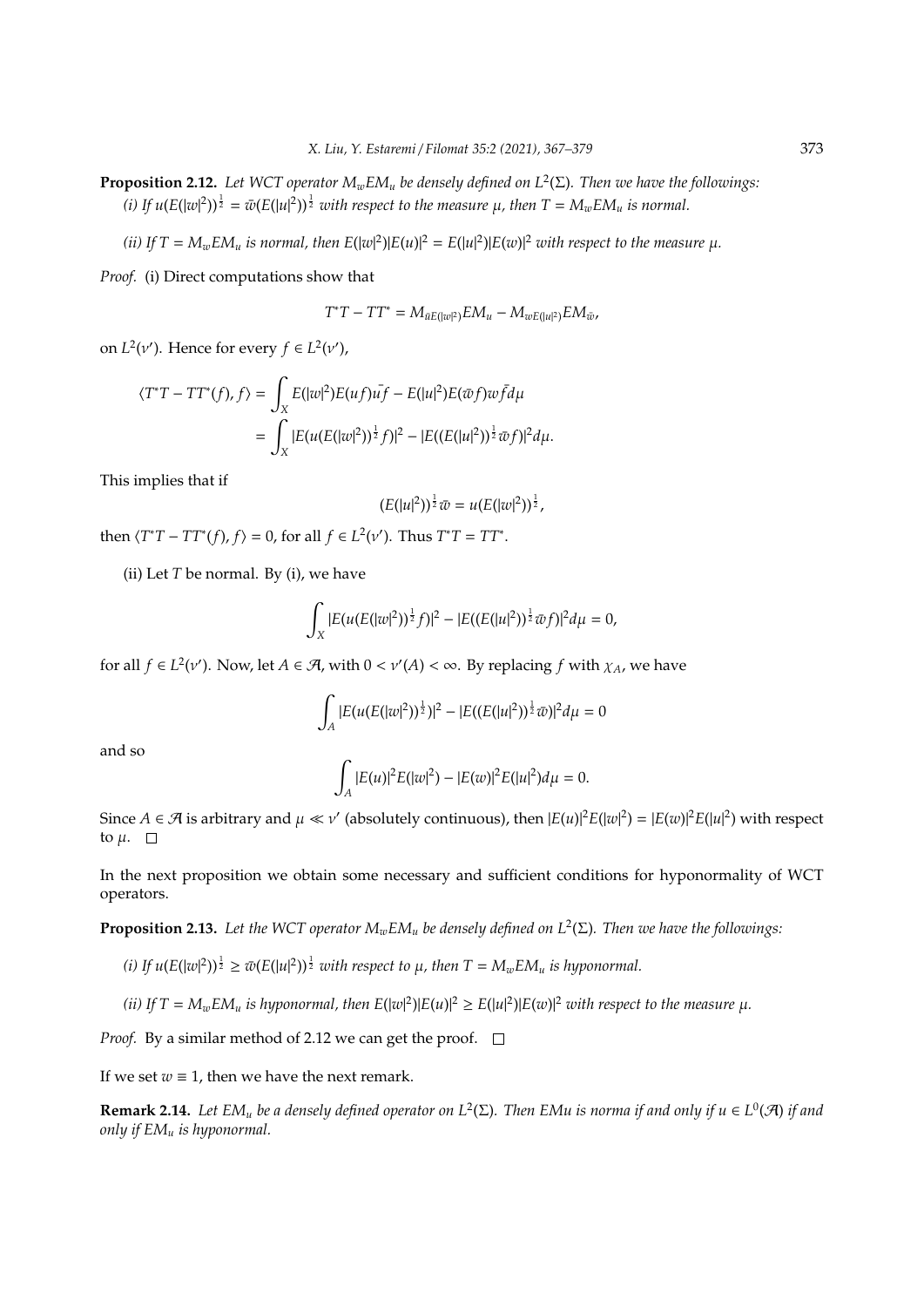### **3. Hyperexpansive WCT operators**

In this section we provide some conditions under which WCT operator *MwEM<sup>u</sup>* on *L* 2 (Σ) is *k*-isometry, *k*-expansive, *k*-hyperexpansive and completely hyperexpansive. For an operator *T* on the Hilbert space H we set

$$
\Theta_{T,n}(f) = \sum_{0 \le i \le n} (-1)^i {n \choose i} ||T^i(f)||^2, \quad f \in \mathcal{D}(T^n), \quad n \ge 1.
$$

By means of this definition an operator  $T$  on  $H$  is said to be:

- (i) *k*-isometry ( $k \ge 1$ ) if  $\Theta_{T,k}(f) = 0$ , for  $f \in \mathcal{D}(T^k)$ ,
- (ii) *k*-expansive ( $k \ge 1$ ) if  $\Theta_{T,k}(f) \le 0$ , for  $f \in \mathcal{D}(T^k)$ ,
- (iii) *k*-hyperexpansive ( $k \ge 1$ ) if  $\Theta_{T,n}(f) \le 0$ , for  $f \in \mathcal{D}(T^n)$  and  $n = 1, 2, ..., k$ .
- (iv) completely hyperexpansive if  $\Theta_{T,n}(f) \leq 0$ , for  $f \in \mathcal{D}(T^n)$  and  $n \geq 1$ .

For more details one can see [6, 7, 11]. It is easily seen that for each  $f \in L^2(\Sigma)$ ,

$$
||M_wEM_u(f)||_2 = ||EM_v(f)||_2,
$$

where  $v = u(E(|w|^2))^{\frac{1}{2}}$ .

Let  $T_1 = M_w E M_u$  and  $T_2 = E M_v$ . By the above information we have,  $T_1$  is *k*-isomerty if and only if  $T_2$  is *k*-isometry,  $T_1$  is *k*-expansive if and only if  $T_2$  is *k*-expansive,  $T_1$  is *k*-hyperexpansive if and only if  $T_2$ is *k*-hyperexpansive and  $T_1$  is completely hyperexpansive if and only if  $T_2$  is completely hyperexpansive. Thus without loss of generality we can consider the operator  $EM_v$  instead of  $M_wEM_u$  in our discussion. Now we present our main results. The next lemma is a direct consequence of Theorem 2.3.

**Lemma 3.1.** For every  $n \in \mathbb{N}$  the operator  $(EM_v)^n$  on  $L^2(\Sigma)$  is densely-defined if and only if the operator  $EM_v$  is *densely defined on L*<sup>2</sup> (Σ)*.*

In the Theorem 3.2 we give some necessary and sufficient conditions for *k*-isometry and *k*-expansive WCT operators *EMv*.

**Theorem 3.2.** Let  $\mathcal{D}(EM_v)$  be dense in  $L^2(\mu)$ . Then we have the followings.

*(i)* If the operator  $EM_v$  is k-isometry ( $k \ge 1$ ), then  $A_k^0(|E(v)|^2) = 0$ , a.e.

(ii) If  $(1 + E(|v|^2)A_k^1(|E(v)|^2)) = 0$ , a.e., and  $|E(vf)|^2 = E(|v|^2)E(|f|^2)$ , a.e., for all  $f \in \mathcal{D}(EM_v)$ , then the operator *EM<sup>v</sup> is k-isometry.*

*(iii)* If the operator  $EM_v$  *is k-expansive, then*  $A_k^0(|E(v)|^2) \leq 0$ *, a.e.* 

(iv) If  $(1 + E(|v|^2)A_k^1(|E(v)|^2)) \le 0$ , a.e., and  $|E(vf)|^2 = E(|v|^2)E(|f|^2)$ , a.e., for each  $f \in \mathcal{D}(EM_v)$ , then the operator *EM<sup>v</sup> is k-expansive, in which*

$$
A_k^0(|E(v)|^2) = \sum_{0 \le i \le k} (-1)^i {k \choose i} |E(v)|^{2i}, \quad A_k^1(|E(v)|^2) = \sum_{1 \le i \le k} (-1)^i {k \choose i} |E(v)|^{2(i-1)}.
$$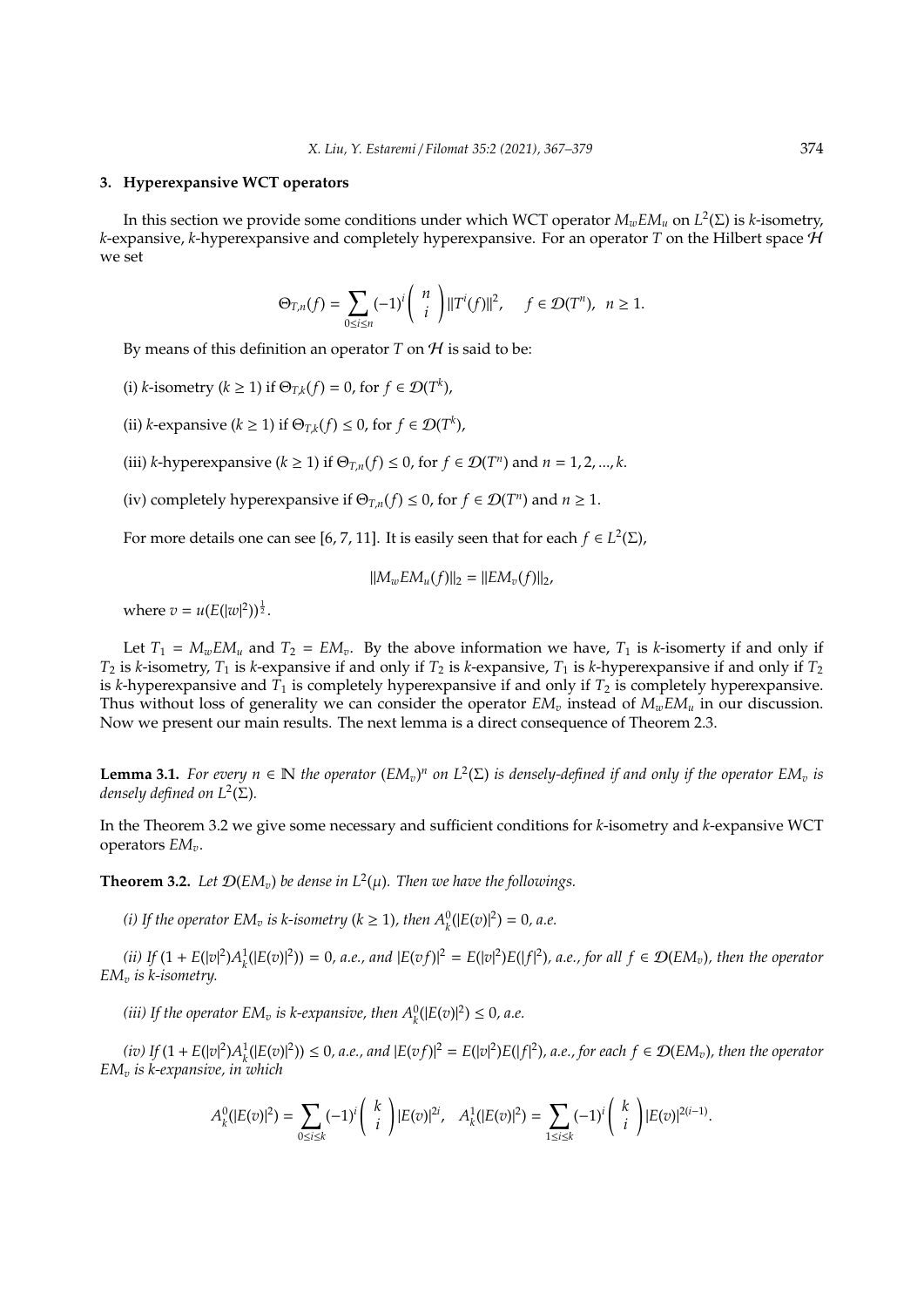*Proof.* Suppose that the operator  $EM_v$  is *k*-isometry. So for all  $f \in \mathcal{D}((EM_v)^k)$  we have

$$
0 = \Theta_{T,k}(f)
$$
  
=  $\sum_{0 \le i \le k} (-1)^i {n \choose i} ||(EM_v)^i(f)||^2$   
=  $\int_{\Omega} |f|^2 d\mu + \sum_{1 \le i \le k} (-1)^i {n \choose i} \int_{\Omega} |E(v)|^{2(i-1)} |E(vf)|^2 d\mu.$ 

Hence for all  $\mathcal{A}$ -measurable functions  $f \in \mathcal{D}((EM_v)^k)$ 

$$
0 = \int_{\Omega} |f|^2 d\mu + \sum_{1 \le i \le k} (-1)^i \binom{n}{i} \int_{\Omega} |E(v)|^{2(i-1)} |E(v)|^2 |f|^2 d\mu
$$
  
= 
$$
\int_{\Omega} \left( \sum_{0 \le i \le k} (-1)^i \binom{n}{i} |E(v)|^{2i} \right) |f|^2 d\mu.
$$

Since  $(EM_v)^k$  is densely defined, then we get that  $A_k(|E(v)|^2) = 0$ , a.e. (ii) Let  $1 + E(|v|^2)A_k^1(|E(v)|^2) = 0$  and  $|E(vf)|^2 = E(|v|^2)E(|f|^2)$ , a.e., for all  $f \in \mathcal{D}((EM_v)^k)$ . Then for each  $f \in \mathcal{D}((EM_v)^k)$ ,

$$
\Theta_{T,k}(f) = \sum_{0 \le i \le k} (-1)^i \binom{n}{i} ||(EM_v)^i(f)||^2
$$
  
\n
$$
= \int_{\Omega} |f|^2 d\mu + \sum_{1 \le i \le k} (-1)^i \binom{n}{i} \int_{\Omega} |E(v)|^{2(i-1)} |E(vf)|^2 d\mu
$$
  
\n
$$
= \int_{\Omega} |f|^2 d\mu + \int_{\Omega} \left( \sum_{1 \le i \le k} (-1)^i \binom{n}{i} (E(|v|^2))^{2(i-1)} \right) E(|v|^2) E(|f|^2) d\mu
$$
  
\n
$$
= \int_{\Omega} (1 + E(|v|^2) A_k(|E(v)|^2)) |f|^2 d\mu
$$
  
\n
$$
= 0.
$$

This implies that the operator  $EM_v$  is *k*-isometry. (iii), (iv). By the same method that is used in (i) and (ii), easily we get (iii) and (iv).  $\Box$ 

Here we recall that if the linear transformation  $T = EM_v$  is densely defined on  $L^2(\Sigma)$ , then  $T = EM_v$  is closed and  $T^* = M_{\bar{v}}E$ . Also, if  $\mathcal{D}(EM_v)$  is dense in  $L^2(\Sigma)$  and  $v$  is almost every where finite valued, then the operator *EM*<sub>*v*</sub> is normal if and only if  $v \in L^0(\mathcal{A})$  [3]. Hence we have the Remark 3.3 for normal WCT operators.

**Remark 3.3.** Suppose that the operator  $EM_v$  is normal and  $\mathcal{D}(EM_v)$  is dense in  $L^2(\mu)$ , for a fixed  $k \geq 1$ . If  $|E(f)|^2 = E(|f|^2)$ , *a.e.*, on *S*(*v*) *for all f* ∈ *D*((*EM<sub><i>v*</sub>)<sup>*k*</sup>), *then*:

*(i)* The operator  $EM_v$  *is k-isometry* ( $k \ge 1$ ) *if and only if*  $A_k(|v|^2) = 0$ , *a.e.*;

*(ii)* The operator  $EM_v$  *is k-expansive if and only if*  $A_k(|v|^2) \leq 0$ *, a.e.* 

*Proof.* Since  $EM_v$  is normal, then  $|E(v)|^2 = E(|v|^2) = |v|^2$ , a.e. Thus by Theorem 3.2 we have (i) and (ii).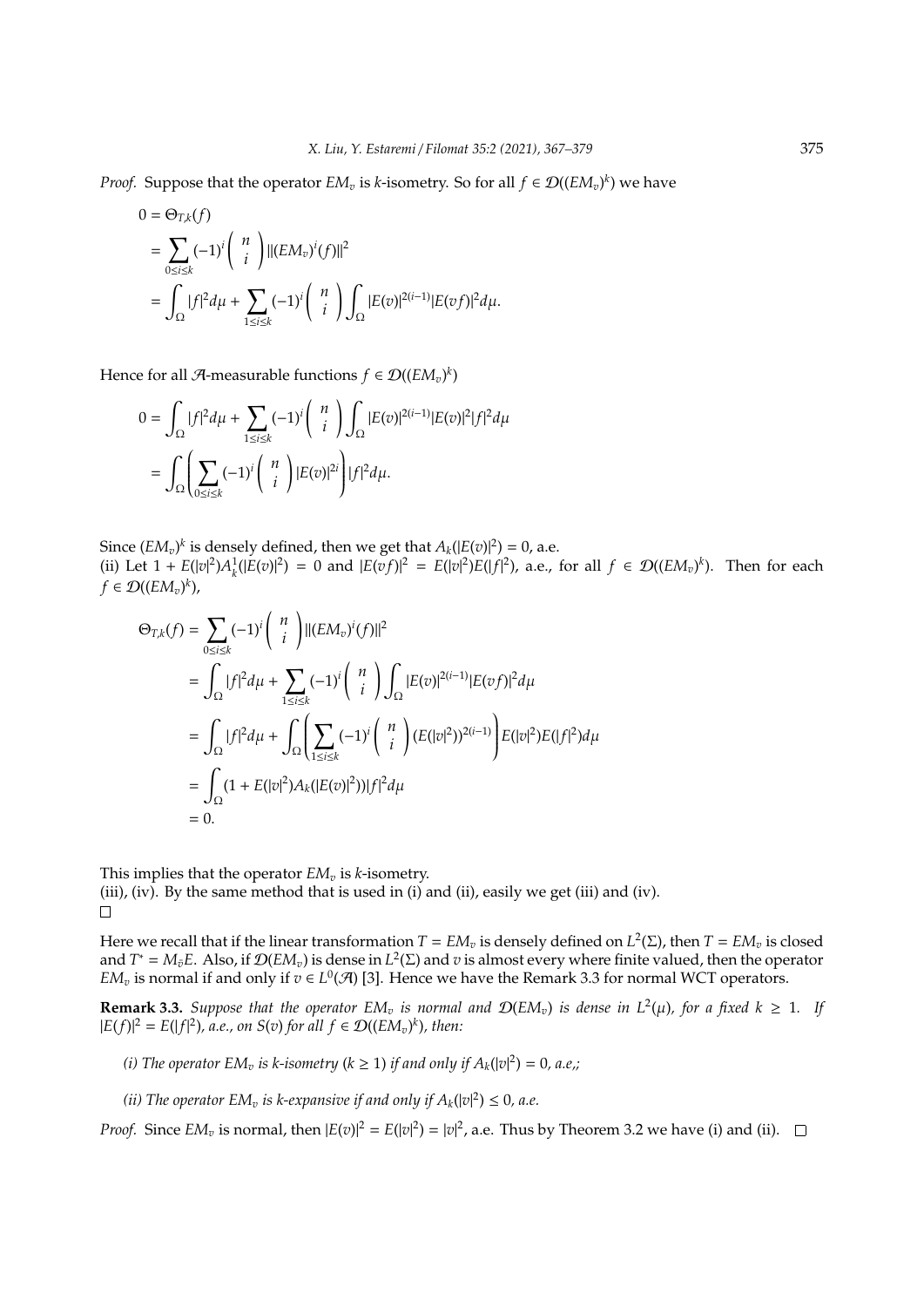Here we give some properties of 2-expansive WCT operators and as a corollary for 2-expansive multiplication operators.

**Proposition 3.4.** If  $\mathcal{D}(EM_v)$  is dense in  $L^2(\mu)$  and  $EM_v$  is 2-expansive, then:

*(i) EM<sup>v</sup> leaves its domain invariant:*

(*ii*) 
$$
|E(v)|^{2k} \ge |E(v)|^{2(k-1)}
$$
 *a.e.*,  $\mu$ , for all  $k \ge 1$ .

*Proof.* (i). Since  $EM_v$  is 2-expansive, we get that for each  $f \in \mathcal{D}(EM_v)$ ,

$$
||(EM_v)^2(f)||^2 = \int_{\Omega} |E(v)|^2 |E(vf)|^2 d\mu
$$
  
\n
$$
\leq 2 \int_{\Omega} |E(vf)|^2 d\mu - \int_{\Omega} |f|^2 d\mu
$$
  
\n
$$
< \infty,
$$

so  $EM_v(f) \in \mathcal{D}(EM_v)$ .

(ii) Since *EM*<sub>*v*</sub> leaves its domain invariant, then  $\mathcal{D}(EM_v) \subseteq \mathcal{D}^{\infty}(EM_v)$ . So by lemma 3.2 (iii) of [7] we get that  $||(EM_v)^k(f)||^2 \ge ||(EM_v)^{k-1}(f)||^2$ , for all  $f \in \mathcal{D}(EM_v)$  and  $k \ge 1$ . Also, we have

$$
\int_{\Omega} |E(v)|^{2(k-1)} |E(vf)|^2 d\mu \geq \int_{\Omega} |E(v)|^{2(k-2)} |E(vf)|^2 d\mu.
$$

Hence

$$
\int_{\Omega} (|E(v)|^{2(k-1)} - |E(v)|^{2(k-2)}) |E(vf)|^2 d\mu \geq 0,
$$

for all *f* ∈  $\mathcal{D}(EM_v)$ . This leads to  $|E(v)|^{2k} \geq |E(v)|^{2(k-1)}$  a.e.,  $\mu$ .

**Corollary 3.5.** If  $\mathcal{D}(M_v)$  is dense in  $L^2(\mu)$  and  $M_v$  is 2-expansive, then we have:

- *(i) M<sup>v</sup> leaves its domain invariant:*
- $(iii)$   $v^{2k}$  ≥  $v^{2(k-1)}$  *a.e.*  $\mu$  *for all*  $k ≥ 1$ *.*

Recall that a real-valued map  $\phi$  on N is said to be completely alternating if  $\sum_{0 \le i \le n} (-1)^i \binom{n}{i}$ *i*  $\bigg|\phi(m+i)\leq 0$ for all  $m \ge 0$  and  $n \ge 1$ . The next remark is a direct consequence of Lemma 3.1 and Theorem 3.2. **Remark 3.6.** *If*  $\mathcal{D}(EM_v)$  *is dense in*  $L^2(\mu)$  *and*  $k \ge 1$  *is fixed, then:* 

*(i)* If the operator  $EM_v$  is k-hyperexpansive ( $k \ge 1$ ), then  $A_n^0(|E(v)|^2) \le 0$  for  $n = 1, 2, ..., k$ ;

(ii) If  $(1 + E(|v|^2)A_n^1(|E(v)|^2)) \le 0$  and  $|E(vf)|^2 = E(|v|^2)E(|f|^2)$  for all  $f \in \mathcal{D}(EM_v)^n$  and  $n = 1, 2, ..., k$ , then the *operator*  $EM_v$  *is k-hyperexpansive* ( $k \geq 1$ );

*(iii) If the operator EM<sup>v</sup> is completely hyperexpansive, then*

*(a) the sequence*  $\{ |E(v)(t)|^2 \}_{n=1}^{\infty}$  $\sum_{n=0}^{\infty}$  is a completely alternating sequence for almost every  $t \in \Omega$ ,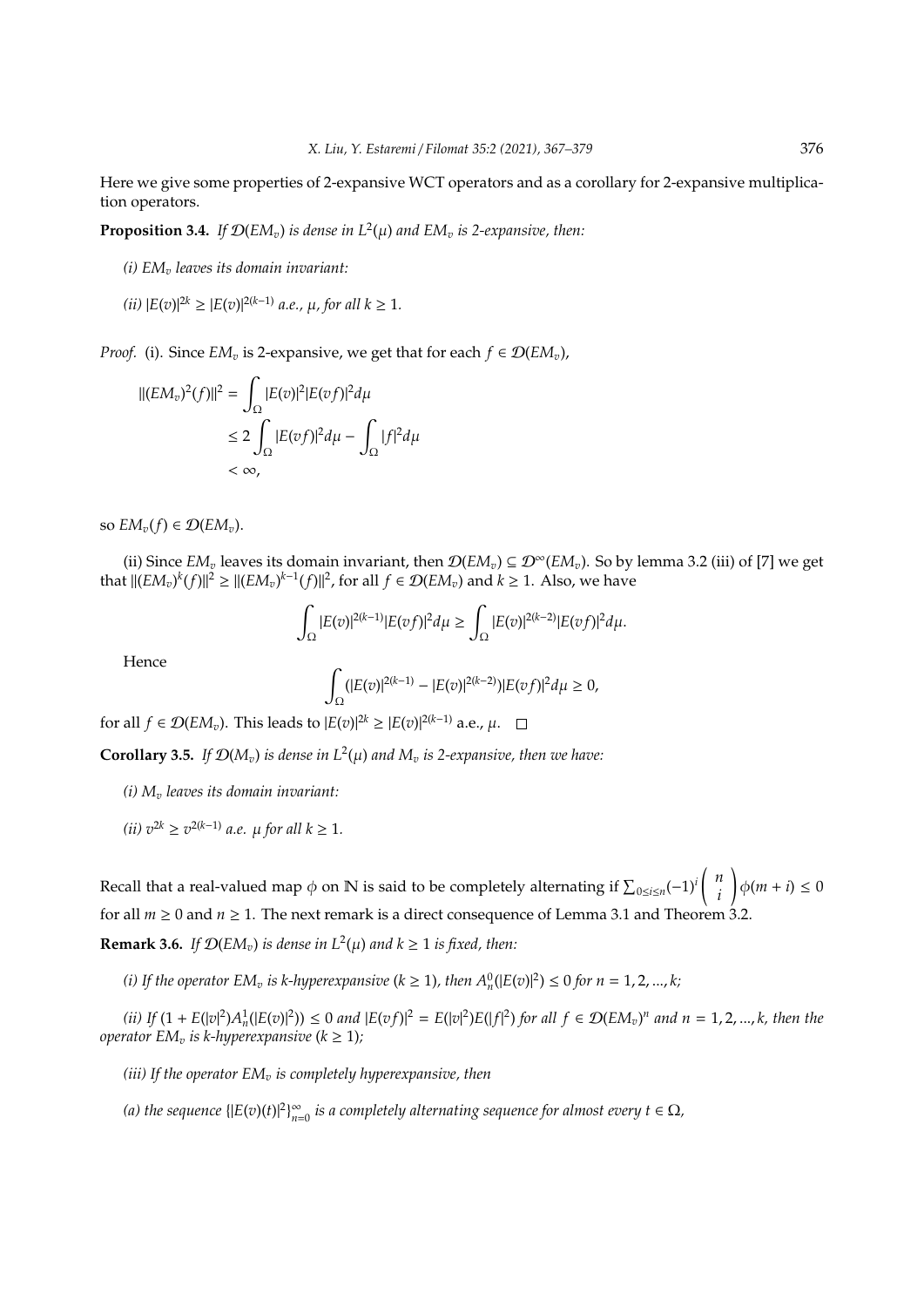$(h) A_n^0(|E(v)|^2) \le 0$  *for*  $n \ge 1$ *.* 

(iv) If  $(1+E(|v|^2)A_n^1(|E(v)|^2)) \le 0$  and  $|E(vf)|^2 = E(|v|^2)E(|f|^2)$  for all  $f \in \mathcal{D}((EM_v)^n)$  and  $n \ge 1$ , then the operator *EM<sup>v</sup> is completely hyperexpansive.*

By Remark 3.6 and some properties of normalWCT operators we get the next remark for *k*-hyperexpansive and completely hyperexpansive normal WCT operators.

**Remark 3.7.** Let the operator  $EM_v$  be normal,  $\mathcal{D}(EM_v)$  be dense in  $L^2(\mu)$  and  $k \ge 1$  be fixed. If  $|E(f)|^2 = E(|f|^2)$  on  $S(v)$  *for all*  $f \in \mathcal{D}((EM_v)^k)$ *, then* 

*(i)*  $EM_v$  *is k-hyperexpansive* ( $k \ge 1$ ) *if and only if*  $A_n(|v|^2) \le 0$  *for*  $f \in \mathcal{D}(T^n)$  *and*  $n = 1, 2, ..., k$ .

(*ii*) EM<sub>v</sub> is completely hyperexpansive if and only if the sequence  $\{|u(t)|^2\}_{n=0}^{\infty}$ *n*=0 *is a completely alternating sequence for almost every*  $t \in \Omega$ *,* 

If all functions  $v^{2i}$  for  $i = 1, ..., n$  are finite valued, then we set

$$
\Delta_{v,n}(x) = \sum_{0 \le i \le n} (-1)^i \binom{n}{i} |v|^{2i}(t).
$$

Also, if  $\mathcal{A} = \Sigma$ , then  $E = I$ . So we have next two corollaries.

**Corollary 3.8.** *If*  $\mathcal{D}(M_v)$  *is dense in*  $L^2(\mu)$  *for a fixed n*  $\geq$  1*, then:* 

*(i)*  $M_v$  *is k-expansive if and only if*  $\Delta_{v,n}(x) \leq 0$  *a.e.*  $\mu$ *.* 

*(ii)*  $M_v$  *is k-isometry if and only*  $\Delta_{v,n}(x) = 0$  *a.e.*  $\mu$ *.* 

**Corollary 3.9.** *Let*  $\mathcal{D}(M_v)$  *be dense in*  $L^2(\mu)$  *and*  $k \geq 1$  *be fixed. Then* 

*(i)*  $M_n$  *is k-hyperexpansive* ( $k \ge 1$ ) *if and only if*  $\Delta_{n,n}(t) \le 0$  *a.e.,*  $\mu$  *for*  $n = 1, 2, ..., k$ .

*(ii)*  $M_v$  *is completely hyperexpansive if and only if the sequence*  $\{|u(t)|^2\}_{n=0}^{\infty}$ *n*=0 *is a completely alternating sequence for almost every*  $t \in \Omega$ *.* 

Finally we give some examples.

**Example 3.10.** *Let*  $\Omega = [-1, 1]$ ,  $d\mu = \frac{1}{2}dx$  and  $\mathcal{A} = \{(-a, a) : 0 \le a \le 1\}$  > *(Sigma algebra generated by symmetric intervals). Then*

$$
E^{\mathcal{A}}(f)(t)=\frac{f(t)+f(-t)}{2}, t \in \Omega,
$$

 $where E^{\mathcal{A}}(f)$  *is defined.* If  $v(t) = e^t$ , then  $E^{\mathcal{A}}(v)(t) = \cosh(t)$  and we have the followings:

*1)*  $E^{\mathcal{A}}M_v$  *is densely defined and closed on*  $L^p(\Omega)$ *.* 

*2)*  $\sigma(E^{\mathcal{A}}M_v) = \mathcal{R}(\cosh(t)).$ 

*3)*  $E^{\mathcal{A}}M_v$  *is not 2-expansive, since* 

$$
1 - 2|E(v)|^{2}(t) + |E(v)|^{4}(t) = 1 - 2\cosh^{2}(t) + \cosh^{4}(t)
$$

$$
= (\cosh^{2}(t) - 1)^{2} \ge 0.
$$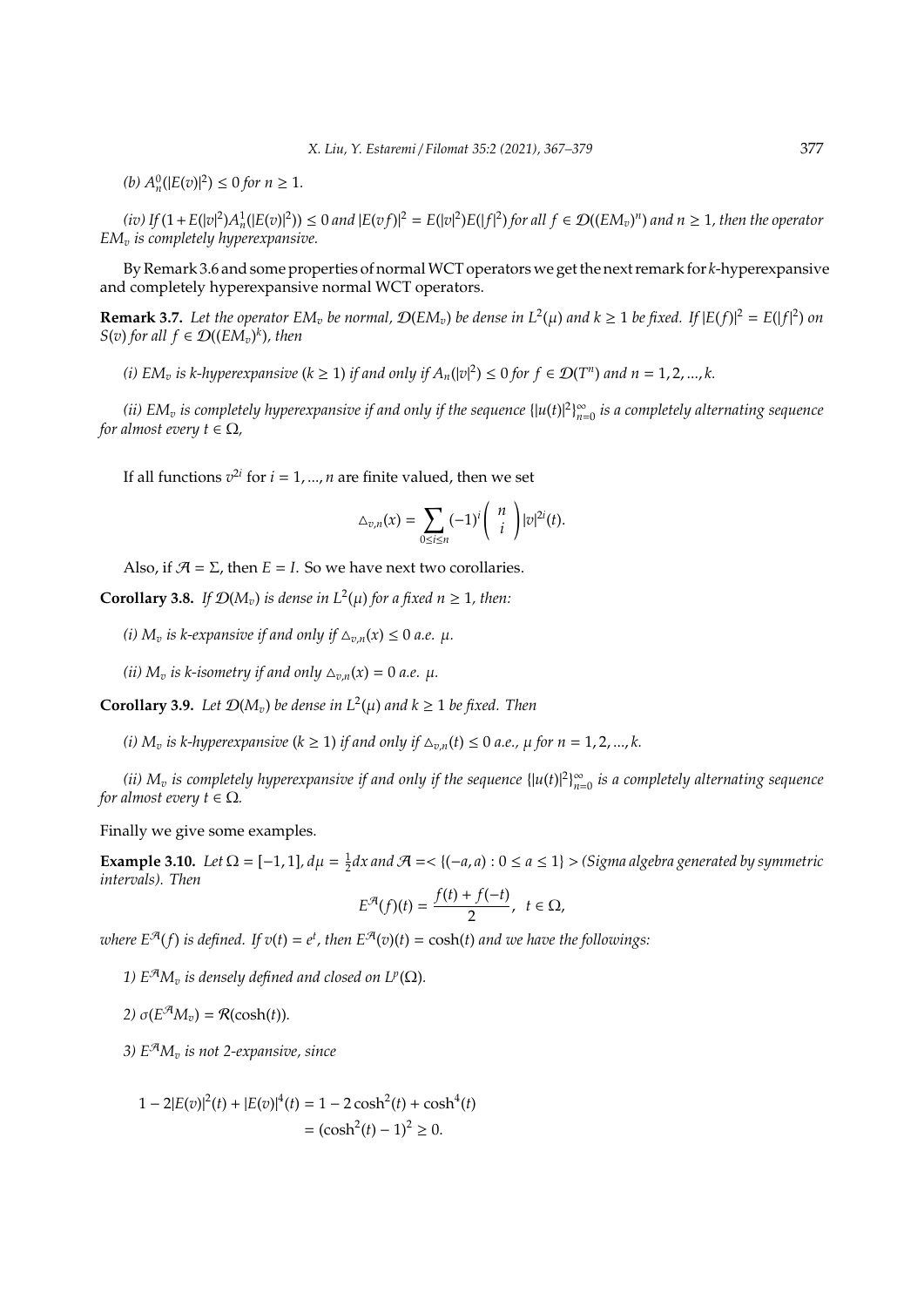**Example 3.11.** Let  $\Omega = \mathbb{N}$ ,  $G = 2^{\mathbb{N}}$  and let  $\mu({t}) = pq^{t-1}$ , for each  $t \in \Omega =$ ,  $0 \le p \le 1$  and  $q = 1 - p$ . *Elementary calculations show that* µ *is a probability measure on* G*. Let* A *be the* σ*-algebra generated by the partition*  $B = \{\Omega_1 = \{3n : n \ge 1\}, \Omega_1^c\}$  of  $\Omega$ *. So, for every f*  $\in \mathcal{D}(E^{\mathcal{A}})$  *we have* 

$$
E(f) = \alpha_1 \chi_{\Omega_1} + \alpha_2 \chi_{\Omega_1^c}
$$

*and direct computations show that*

$$
\alpha_1(f)=\frac{\sum_{n\geq1}f(3n)pq^{3n-1}}{\sum_{n\geq1}pq^{3n-1}}
$$

*and*

$$
\alpha_2(f) = \frac{\sum_{n\geq 1} f(n)pq^{n-1} - \sum_{n\geq 1} f(3n)pq^{3n-1}}{\sum_{n\geq 1} pq^{n-1} - \sum_{n\geq 1} pq^{3n-1}}.
$$

*So, if u and w are real functions on* Ω*. Then we have the followings:*

1) If  $\alpha_1((|u|^q)^{\frac{p}{q}})\alpha_1(|w|^p)<\infty$  and  $\alpha_2((|u|^q)^{\frac{p}{q}})\alpha_2(|w|^p)<\infty$  , then the operator  $M_wEM_u$  is a densely defined and *closed operator on*  $L^p(\Omega)$ *.* 

2)  $\sigma(M_wEM_u) = {\alpha_1(E(uw))}, \alpha_2(E(uw))}.$ 

**Example 3.12.** *Let*  $\Omega = [0,1] \times [0,1]$ ,  $d\mu = dtdt'$ ,  $\Sigma$  *the Lebesgue subsets of*  $\Omega$  *and let*  $\mathcal{A} = \{A \times [0,1] : A \neq 0\}$ *A* is a Lebesgue set in [0, 1]}. Then, for each f in  $L^2(\Sigma)$ ,  $(Ef)(t, t') = \int_0^1 f(t, s) ds$ , which is independent of the second coordinate. Hence for  $v(t,t')=t^m$  we get that  $v$  is A-measurable and  $\text{EM}_v$  is k-expansive and k-isometry if

$$
\sum_{0\leq i\leq k}(-1)^i\binom{k}{i}x^{2mi}\leq 0,\quad \sum_{0\leq i\leq k}(-1)^i\binom{k}{i}t^{2mi}=0,
$$

*respectively. This example is valid in the general case as follows:*

*Let*  $(\Omega_1, \Sigma_1, \mu_1)$  *and*  $(\Omega_2, \Sigma_2, \mu_2)$  *be two*  $\sigma$ -finite measure spaces and  $\Omega = \Omega_1 \times \Omega_2$ ,  $\Sigma = \Sigma_1 \times \Sigma_2$  and  $\mu = \mu_1 \times \mu_2$ . *Put*  $\mathcal{A} = \{A \times \Omega_2 : A \in \Sigma_1\}$ *. Then*  $\mathcal{A}$  *is a sub-σ-algebra of*  $\Sigma$ *. Then for all f in domain*  $E^{\mathcal{A}}$  *we have* 

$$
E^{\mathcal{A}}(f)(t_1) = E^{\mathcal{A}}(f)(t_1, t_2) = \int_{\Omega_2} f(t_1, s) d\mu_2(s) \quad \mu - a.e.
$$

*on* Ω*.*

*Also, if*  $(\Omega, \Sigma, \mu)$  *is a finite measure space and k* :  $\Omega \times \Omega \to \mathbb{C}$  *is a*  $\Sigma \otimes \Sigma$ *-measurable function such that* 

$$
\int_{\Omega} |k(.,s)f(s)| d\mu(s) \in L^2(\Sigma)
$$

*for all*  $f \in L^2(\Sigma)$ *. Then the operator*  $T: L^2(\Sigma) \to L^2(\Sigma)$  *defined by* 

$$
Tf(t) = \int_{\Omega} k(t,s)f(s)d\mu, \quad f \in L^{2}(\Sigma),
$$

is called kernel operator on  $L^2(\Sigma)$ ). We show that T is a weighted conditional type operator.[5] Since  $L^2(\Sigma)\times\{1\}\cong L^2(\Sigma)$ *and v f is a* Σ ⊗ Σ*-measurable function, when f* ∈ *L* 2 (Σ)*. Then by taking v* := *k and f* <sup>0</sup> (*t*,*s*) = *f*(*s*)*, we get that*

$$
E^{\mathcal{A}}(vf)(t) = E^{\mathcal{A}}(vf')(t,s)
$$
  
= 
$$
\int_{\Omega} v(t,t')f'(t')d\mu(t')
$$
  
= 
$$
\int_{\Omega} v(t,t')f(t')d\mu(t')
$$
  
= 
$$
Tf(t).
$$